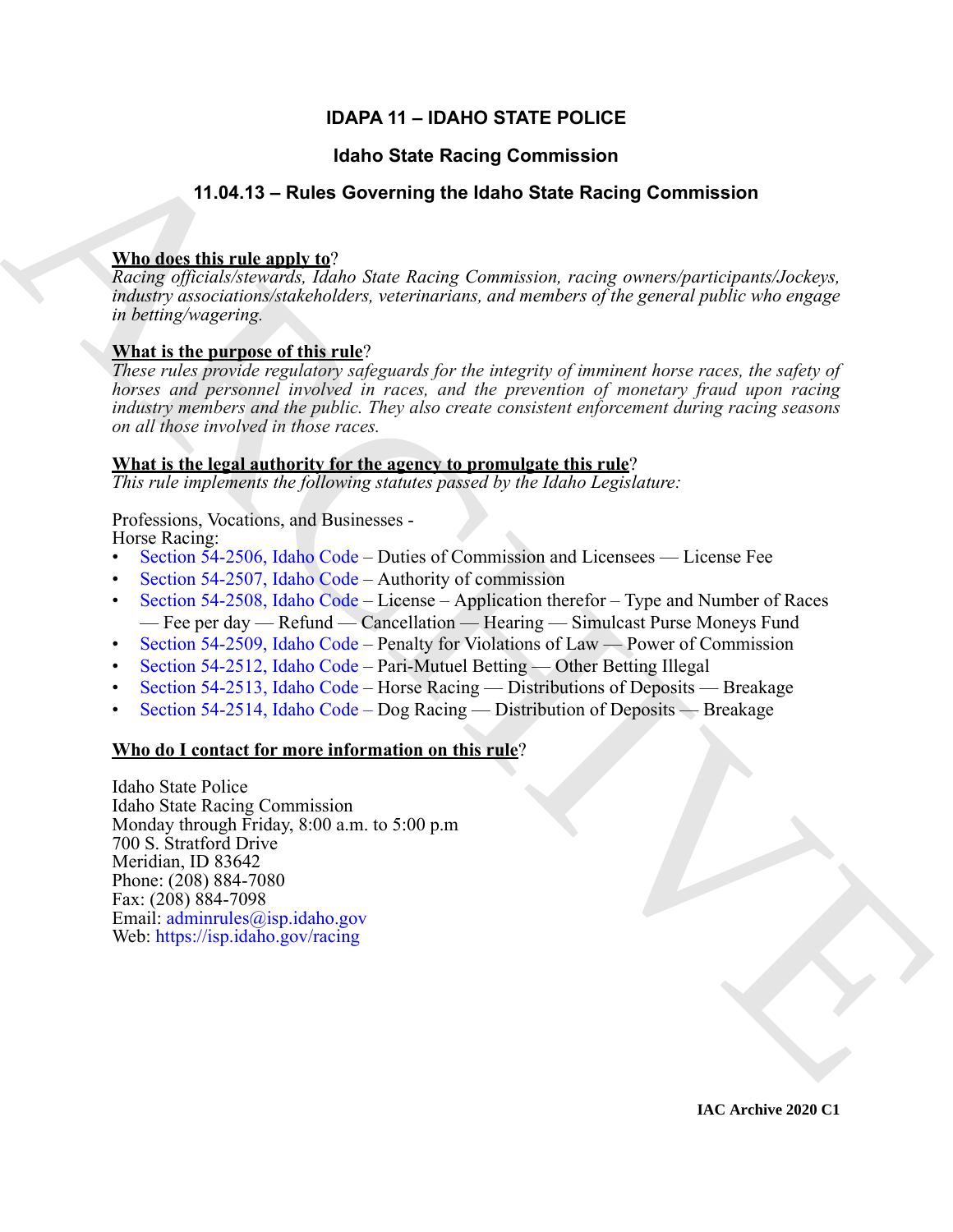# **Table of Contents**

# 11.04.13 - Rules Governing the Idaho State Racing Commission

| 000. Legal Authority.                                                                                                                     |  |
|-------------------------------------------------------------------------------------------------------------------------------------------|--|
|                                                                                                                                           |  |
|                                                                                                                                           |  |
|                                                                                                                                           |  |
|                                                                                                                                           |  |
|                                                                                                                                           |  |
|                                                                                                                                           |  |
|                                                                                                                                           |  |
|                                                                                                                                           |  |
|                                                                                                                                           |  |
|                                                                                                                                           |  |
|                                                                                                                                           |  |
|                                                                                                                                           |  |
|                                                                                                                                           |  |
|                                                                                                                                           |  |
|                                                                                                                                           |  |
|                                                                                                                                           |  |
|                                                                                                                                           |  |
|                                                                                                                                           |  |
|                                                                                                                                           |  |
| 042. Cancellation Of Race Days Or Races. Martin Martin Martin Martin 1994. Cancellation Of Race Days Or Races. Martin Martin Martin 1994. |  |
|                                                                                                                                           |  |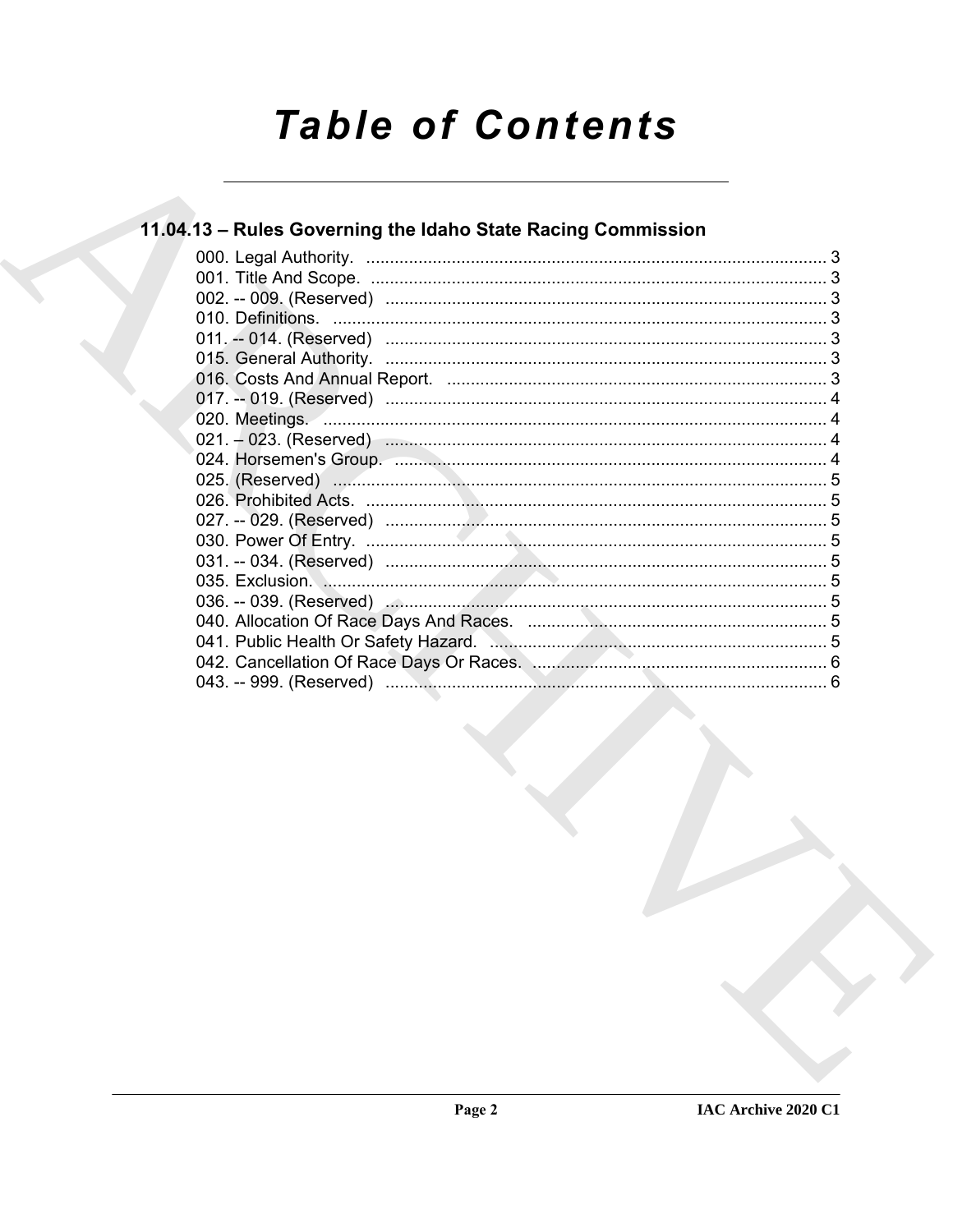#### <span id="page-2-26"></span><span id="page-2-25"></span><span id="page-2-12"></span><span id="page-2-11"></span><span id="page-2-10"></span><span id="page-2-9"></span><span id="page-2-1"></span><span id="page-2-0"></span>**11.04.13 – RULES GOVERNING THE IDAHO STATE RACING COMMISSION**

<span id="page-2-4"></span><span id="page-2-3"></span><span id="page-2-2"></span>This department when the insign collective of Table 34, Charger 25, et las blocks Cock. (3-b-b)<br>
(0). THE AND SCOPE.<br>
(0). The These miss are close as PhaSE (as ThAFA + Schlar Conversing the Editor Shine Kennedictory<br>
(2) **000. LEGAL AUTHORITY.** This chapter is adopted pursuant to the legal authority of Title 54, Chapter 25, of the Idaho Code. (5-8-09) **001. TITLE AND SCOPE. 01. Title**. These rules are cited as IDAPA 11.04.13, "Rules Governing the Idaho State Racing Commission." (5-8-09) **02. Scope**. These rules govern the Idaho State Racing Commission. (5-8-09) **002. -- 009. (RESERVED) 010. DEFINITIONS.** In addition to the definitions in Title 54, Chapter 25, Idaho Code, the following apply: (3-20-20) **01. Chairman**. The presiding officer of the Racing Commission. (5-8-09) **02**. **Commissioner**. One (1) of the three (3) members of the Idaho State Racing Commission. (5-8-09) **03. Costs**. Charges and expenses reasonably necessary to carry out the business of the Racing Commission. (5-8-09) **04. Exclusion**. The act of preventing a person from entering or remaining on the grounds of any racing association or simulcast facility under the jurisdiction of the Racing Commission. (5-8-09) **05. License**. A permission granted by the Racing Commission to engage in any regulated activity. (5-8-09) **06**. **Natural Person**. Any person eighteen (18) years of age or older, but does not include any corporation, partnership, limited liability company, trust, or estate. (5-8-09) **07**. **Person**. Any individual, racing association, partnership, firm, joint stock company, joint venture, trust, estate, political subdivision, public or private corporation, limited liability company or any legal entity, that is recognized by law as the subject of rights and duties. (5-8-09) **08. Quorum**. Two (2) or more members of the Racing Commission. (5-8-09) **09**. **Race**. A contest between horses for purse, stake or reward run by any racing association and in the presence of a judge or judges. (5-8-09)

<span id="page-2-19"></span><span id="page-2-18"></span><span id="page-2-17"></span><span id="page-2-16"></span><span id="page-2-15"></span><span id="page-2-14"></span><span id="page-2-13"></span>**10**. **Race Days**. The number of racing days authorized by the Racing Commission in a racing association license. (5-8-09)

<span id="page-2-20"></span>**11**. **Racing Association**. Any person licensed by the Racing Commission to conduct a race meet and pari-mutuel wagering. (5-8-09) (5-8-09)

<span id="page-2-21"></span>**12**. **Simulcast Operator**. A person licensed by the Racing Commission to operate a simulcast wagering system as provided for by these rules. (5-8-09)

<span id="page-2-5"></span>**011. -- 014. (RESERVED)**

#### <span id="page-2-22"></span><span id="page-2-6"></span>**015. GENERAL AUTHORITY.**

<span id="page-2-23"></span>**01. Racing Commission to Regulate Races and Participation**. The Racing Commission will regulate each race meet and the persons who participate in each race meet. (5-8-09)

<span id="page-2-24"></span>**02. Racing Commission to Regulate Simulcast and Advance Deposit Wagering**. The Racing Commission will license and regulate all simulcast operators and activities and advance deposit wagering and activities. (5-8-09)

#### <span id="page-2-8"></span><span id="page-2-7"></span>**016. COSTS AND ANNUAL REPORT.**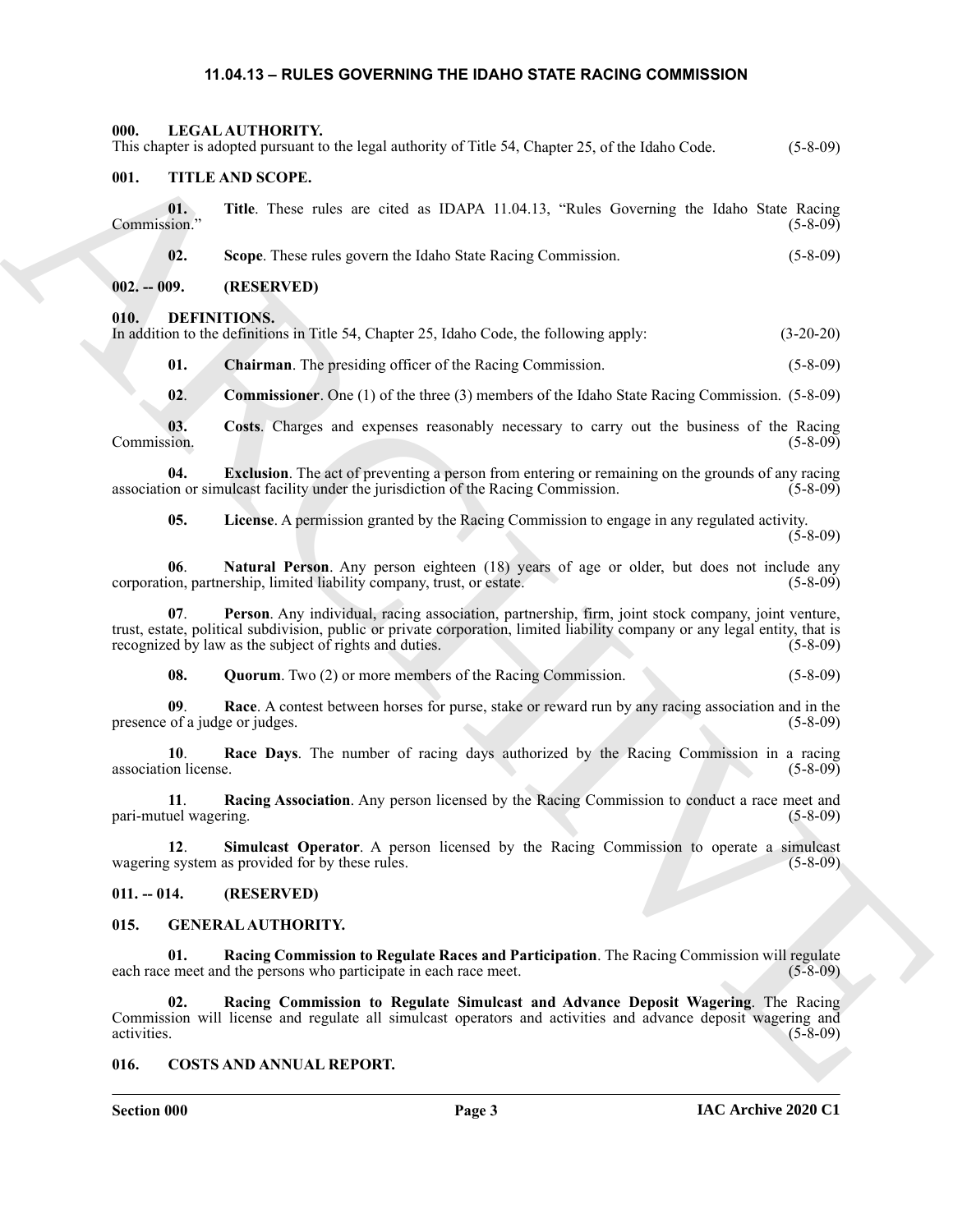#### <span id="page-3-4"></span><span id="page-3-0"></span>**017. -- 019. (RESERVED)**

#### <span id="page-3-9"></span><span id="page-3-1"></span>**020. MEETINGS.**

#### <span id="page-3-2"></span>**021. – 023. (RESERVED)**

#### <span id="page-3-6"></span><span id="page-3-5"></span><span id="page-3-3"></span>**024. HORSEMEN'S GROUP.**

|               | <b>Idaho State Police/Racing Commission</b>                                                                   | <b>Idaho State Racing Commission</b>                                                                                                                                                                                                                                                                                                                                                                                                                                |
|---------------|---------------------------------------------------------------------------------------------------------------|---------------------------------------------------------------------------------------------------------------------------------------------------------------------------------------------------------------------------------------------------------------------------------------------------------------------------------------------------------------------------------------------------------------------------------------------------------------------|
| 01.           | approved by the Racing Commission.                                                                            | Audited and Approved. Costs necessary to administer the Racing Commission will be audited and<br>$(5-8-09)$                                                                                                                                                                                                                                                                                                                                                         |
| $017. - 019.$ | (RESERVED)                                                                                                    |                                                                                                                                                                                                                                                                                                                                                                                                                                                                     |
| 020.          | <b>MEETINGS.</b><br>Act, Section 67-2340 through 67-2347, Idaho Code.                                         | The Racing Commission will meet at the call of the chair or a majority of the members, or as otherwise provided by<br>statute. Notice of the meetings will be given and the meetings conducted in accordance with Idaho's Open Meeting<br>$(3-20-20)$                                                                                                                                                                                                               |
| $021. - 023.$ | (RESERVED)                                                                                                    |                                                                                                                                                                                                                                                                                                                                                                                                                                                                     |
| 024.          | <b>HORSEMEN'S GROUP.</b><br>the existing horsemen's group.                                                    | For purposes of these rules, whichever group was the recognized horsemen's group in 2004 is hereby designated as<br>$(5-8-09)$                                                                                                                                                                                                                                                                                                                                      |
| 01.           |                                                                                                               | Decertifying an Existing Horsemen's Group - Notice of Intent and Petition. Upon the filing<br>with the Racing Commission of a notice of intent to decertify an existing horsemen's group by an alternate<br>horsemen's group, the alternate horsemen's group has no more than six (6) months from the date of filing to acquire,<br>on a petition, the signatures of twenty-five percent $(25%)$ of the existing horsemen's group's licensed members.<br>$(5-8-09)$ |
| a.            | Contents of Notice. The notice of intent needs to contain the following:                                      | $(3-20-20)$                                                                                                                                                                                                                                                                                                                                                                                                                                                         |
| i.            | The name of the alternate horsemen's group;                                                                   | $(5-8-09)$                                                                                                                                                                                                                                                                                                                                                                                                                                                          |
| ii.           | The names of the principals of the horsemen's group;                                                          | $(5-8-09)$                                                                                                                                                                                                                                                                                                                                                                                                                                                          |
| iii.          | The date of filing;                                                                                           | $(5-8-09)$                                                                                                                                                                                                                                                                                                                                                                                                                                                          |
| iv.           | The articles of incorporation and bylaws; and                                                                 | $(5-8-09)$                                                                                                                                                                                                                                                                                                                                                                                                                                                          |
| V.            | A copy of the petition as it will be circulated.                                                              | $(5-8-09)$                                                                                                                                                                                                                                                                                                                                                                                                                                                          |
| b.            | group will be circulated at any given time.                                                                   | No more than one (1) petition by any alternate horsemen's group to decertify an existing horsemen's<br>$(5-8-09)$                                                                                                                                                                                                                                                                                                                                                   |
| c.            | members who are Idaho licensed owners or trainers.                                                            | In addition, the alternate horsemen's group must submit the names of a minimum of fifty (50)<br>$(3-20-20)$                                                                                                                                                                                                                                                                                                                                                         |
| 02.           | Racing Commission's Receipt of Petition.                                                                      | $(5 - 8 - 09)$                                                                                                                                                                                                                                                                                                                                                                                                                                                      |
| a.            |                                                                                                               | Upon receipt of a petition that meets the criteria set forth in Subsection 024.01 of these rules, the<br>Racing Commission will consider the petition and will validate the signatures found on said petition. Validation<br>includes, but is not limited to, verification of current Idaho licensed owners and trainers and signature verification.<br>$(5-8-09)$                                                                                                  |
| b.            | notify the alternate and the existing horsemen's groups that no further action will be taken on the petition. | If the validated signatures do not meet the requirements of these rules, the Racing Commission will<br>$(5-8-09)$                                                                                                                                                                                                                                                                                                                                                   |
| 03.           | Validating Signatures, Setting of Election Date, Conducting an Election.                                      | $(5 - 8 - 09)$                                                                                                                                                                                                                                                                                                                                                                                                                                                      |
| a.            | the date for the election prior to the next regularly scheduled meeting.                                      | If the validated signatures are found to meet these requirements, the Racing Commission will set<br>$(5-8-09)$                                                                                                                                                                                                                                                                                                                                                      |
|               |                                                                                                               | A representative of the alternate horsemen's group must appear to answer any questions at the                                                                                                                                                                                                                                                                                                                                                                       |

#### <span id="page-3-7"></span>**02. Racing Commission's Receipt of Petition**. (5-8-09)

#### <span id="page-3-8"></span>**03. Validating Signatures, Setting of Election Date, Conducting an Election**. (5-8-09)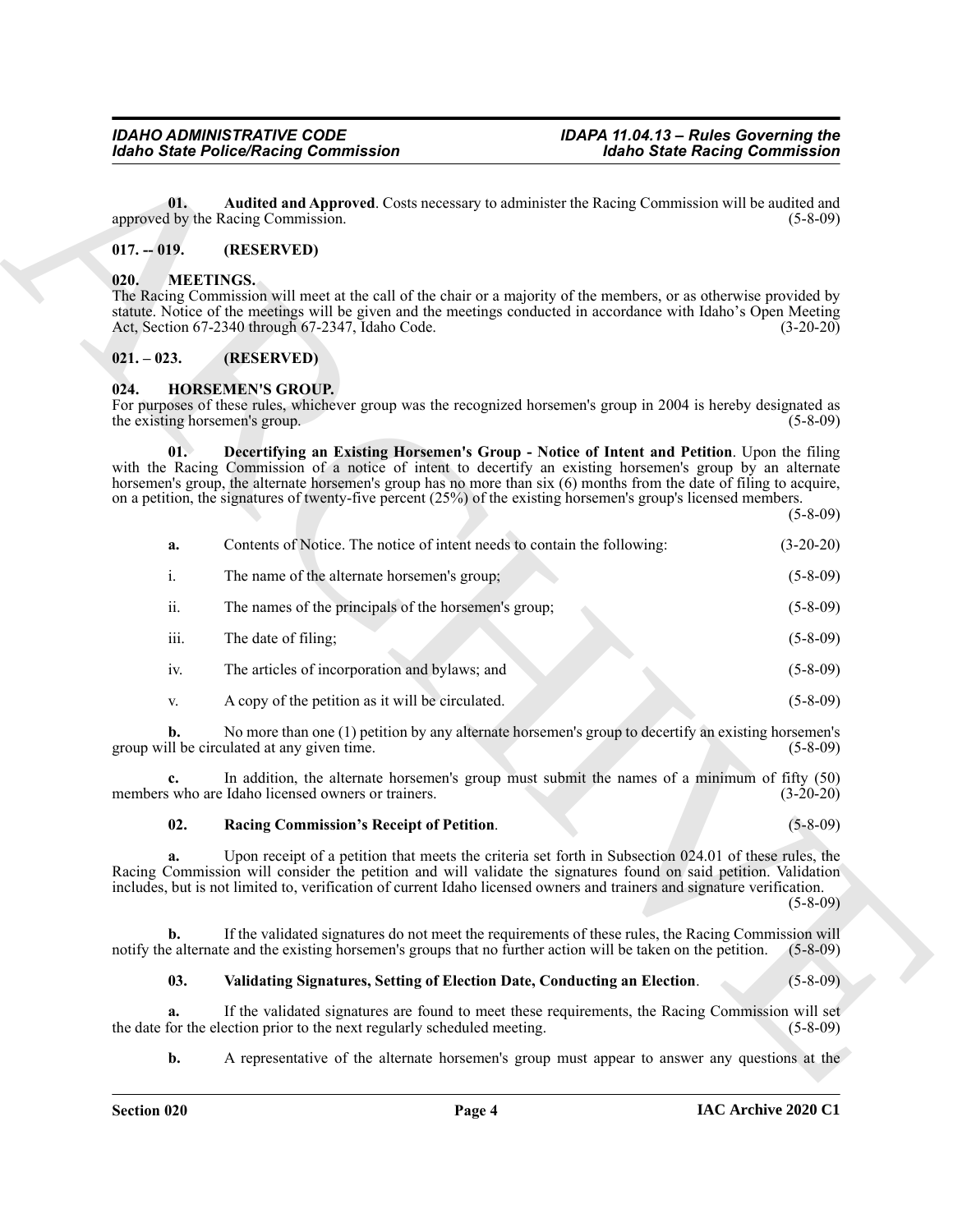#### *IDAHO ADMINISTRATIVE CODE IDAPA 11.04.13 – Rules Governing the Idaho State Police/Racing Commission Idaho State Racing Commission*

meeting at which signatures are validated. (5-8-09)

**c**. The existing horseman's group must conduct an election among the licensed members and report the results to the Racing Commission. (3-20-20)

**d.** A deciding vote of fifty percent plus one (50% + 1) of the ballots returned must be used to determine the one organization to be recognized as the horsemen's group, absent clear and convincing evidence that the election was fraudulent.  $(5-8-09)$ 

<span id="page-4-13"></span>**04. Good Cause**. Except for good cause, the Racing Commission will not conduct an election within eighteen (18) months of a prior election among the existing group's licensed members. (5-8-09)

#### <span id="page-4-0"></span>**025. (RESERVED)**

#### <span id="page-4-15"></span><span id="page-4-1"></span>**026. PROHIBITED ACTS.**

The Commissioners and Racing Commission employees cannot: (3-20-20)

<span id="page-4-17"></span>**01. Financial Interest**. Own a financial interest in a racing association or simulcast operation located in Idaho. (5-8-09)

<span id="page-4-16"></span>**02.** Accept Remuneration. Accept remuneration from a racing association or simulcast operation in Idaho. (5-8-09) located in Idaho.

<span id="page-4-18"></span>**03. Owner, Lessor or Lessee**. Be an owner, lessor or lessee of a horse or a mule that is entered in a race at a licensed race meet in Idaho. (5-8-09)

<span id="page-4-19"></span>**04. Wager**. Commissioners and Racing Commission employees cannot wager in any pari-mutuel pool at any facility or through any pari-mutuel system in the State of Idaho.

#### <span id="page-4-2"></span>**027. -- 029. (RESERVED)**

#### <span id="page-4-14"></span><span id="page-4-3"></span>**030. POWER OF ENTRY.**

Members of the Racing Commission will have the right to enter and inspect any part of the grounds and facilities of the racing association or simulcast operator. (5-8-09) (5-8-09)

#### <span id="page-4-4"></span>**031. -- 034. (RESERVED)**

#### <span id="page-4-10"></span><span id="page-4-5"></span>**035. EXCLUSION.**

Motion State Police/Neising Commission<br>metric, a transformation contribute of the state of the state of the state of the state of the state of the state of the state of the state of the state of the state of the state of The Racing Commission may order an individual excluded from all or part of any racing association or simulcast operator's grounds under the statutory jurisdiction of the Racing Commission if the stewards or judges or executive director of the Racing Commission determine that: (5-8-09) (5-8-09)

<span id="page-4-11"></span>**01. Deemed to Be Detrimental**. The individual is deemed to be detrimental to the best interest of is in violation of Section 54-2509, Idaho Code, or these rules. (5-8-09) racing or is in violation of Section 54-2509, Idaho Code, or these rules.

<span id="page-4-12"></span>**02. Honesty and Integrity**. The individual's presence on a racing association or simulcast operator's grounds is inconsistent with maintaining the honesty and integrity of racing. (5-8-09)

#### <span id="page-4-6"></span>**036. -- 039. (RESERVED)**

#### <span id="page-4-9"></span><span id="page-4-7"></span>**040. ALLOCATION OF RACE DAYS AND RACES.**

The Racing Commission is the sole judge of the number of race days and races for which each racing association is licensed. (5-8-09)  $l$ icensed.  $(5-8-09)$ 

#### <span id="page-4-20"></span><span id="page-4-8"></span>**041. PUBLIC HEALTH OR SAFETY HAZARD.**

Nothing in these rules is intended to require race days and races to be held if it constitutes a public health or safety hazard. (5-8-09)

#### **Section 026 Page 5**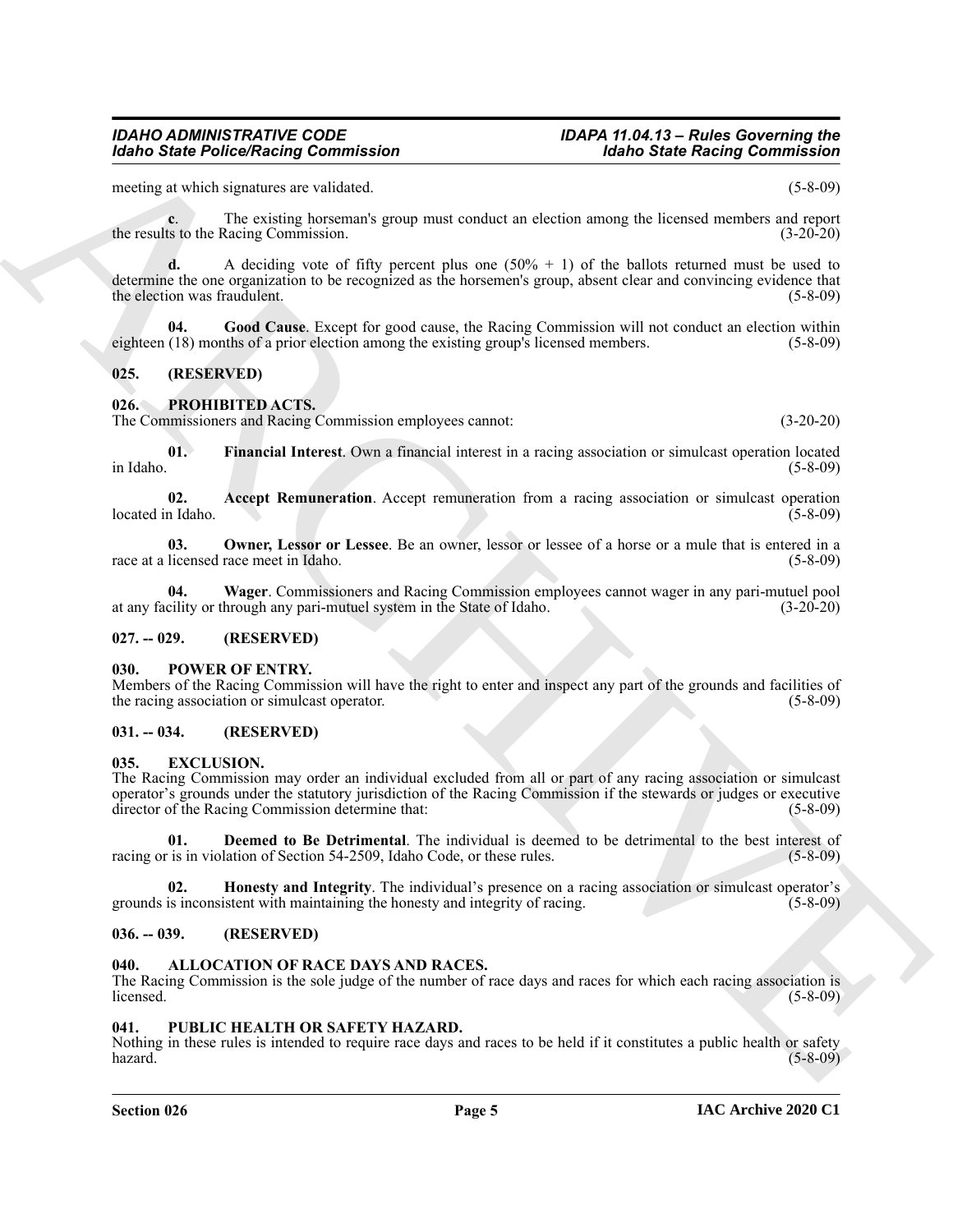# *IDAHO ADMINISTRATIVE CODE IDAPA 11.04.13 – Rules Governing the*

#### <span id="page-5-2"></span><span id="page-5-0"></span>**042. CANCELLATION OF RACE DAYS OR RACES.**

Model Same Policy Reaction Commutation<br>
1943. CANCELLATION CONFIDENCIAL STATES and a residue of the state way be as well of military and the state of the state of the state of the state of the state of the state of the st Racing days or races within a racing day specified on a racing association's license may be cancelled under the following conditions: (5-8-09) following conditions:

<span id="page-5-5"></span>**01.** Conditions. Conditions at the racing facility constitute a health or safety hazard for people using the facility. (5-8-09) the facility.  $(5-8-09)$ 

<span id="page-5-6"></span>**02. Inclement Weather**. Inclement weather or track conditions constitute a health or safety hazard for track personnel or horses entered to race. (5-8-09)

<span id="page-5-4"></span>**03.** Approved Cancellation. The Racing Commission approved the cancellation due to a health or (5-8-09) (5-8-09) safety hazard.

<span id="page-5-3"></span>**04**. **Advanced Approval**. Races cancelled for any reason other than a health or safety hazard must be approved in advance by the Racing Commission. (5-8-09) (5-8-09)

<span id="page-5-7"></span>**05. Rescheduling Cancelled Races**. The Racing Association will make a good-faith effort to reschedule cancelled races. (5-8-09)

#### <span id="page-5-1"></span>**043. -- 999. (RESERVED)**